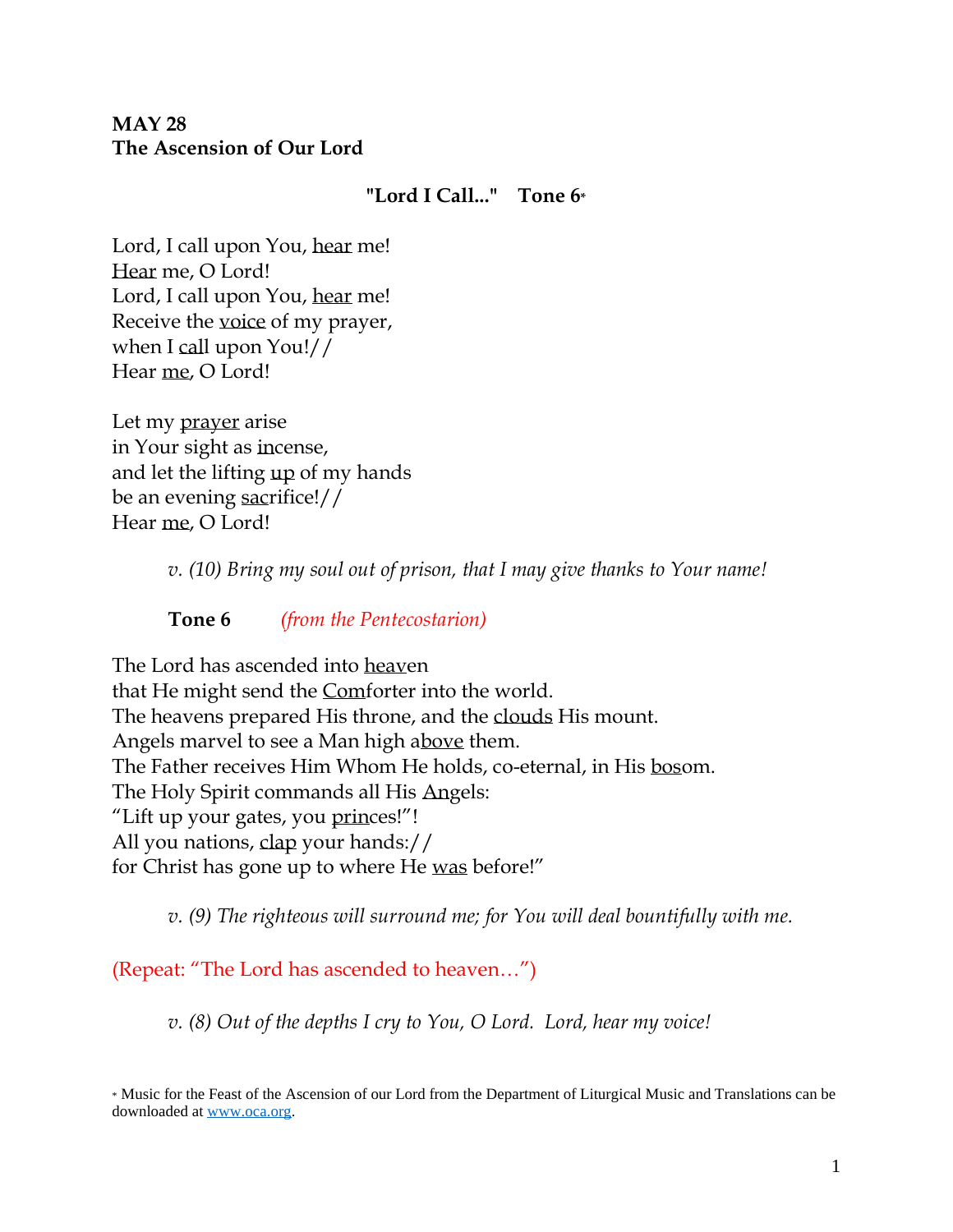The Cherubim were amazed at Your Ascension, O Lord, beholding You, the God Who sits enthroned upon them, ascending upon the clouds; and we glorify You, for Your mercy is good.// Glory to You!

*v. (7) Let Your ears be attentive to the voice of my supplications!*

(Repeat: "The Cherubim were amazed…")

*v. (6) If You, O Lord, should mark iniquities, Lord, who could stand? But there is forgiveness with You.* 

Beholding Your ascension on the holy mountain, O Christ, the brightness of the Father's glory, we hymn the radiant appearance of Your countenance; we worship Your sufferings, we honor Your Resurrection, as we glorify Your glorious Ascension.// Have mercy on us!

> *v. (5) For Your name's sake I have waited for You, O Lord, my soul has waited for Your word; my soul has hoped on the Lord.*

(Repeat: "Beholding Your Ascension on the holy mountain…")

*v.* (4) From the morning watch until night, from the morning watch, let Israel *hope on the Lord!* 

Lord, when Your Apostles saw You carried up upon the clouds, they were filled with despondency, O Christ the Giver of life: with wailing and tears they lamented and said: "Master, do not leave as orphans, us Your servants whom through pity You have loved in Your compassion; but, as You promised, send us Your all-holy Spirit// to enlighten our souls!"

*v. (3) For with the Lord there is mercy and with Him is plenteous redemption, and He will deliver Israel from all his iniquities.*

(Repeat "Lord, when Your Apostles…")

*v. (2) Praise the Lord, all nations! Praise Him, all peoples!*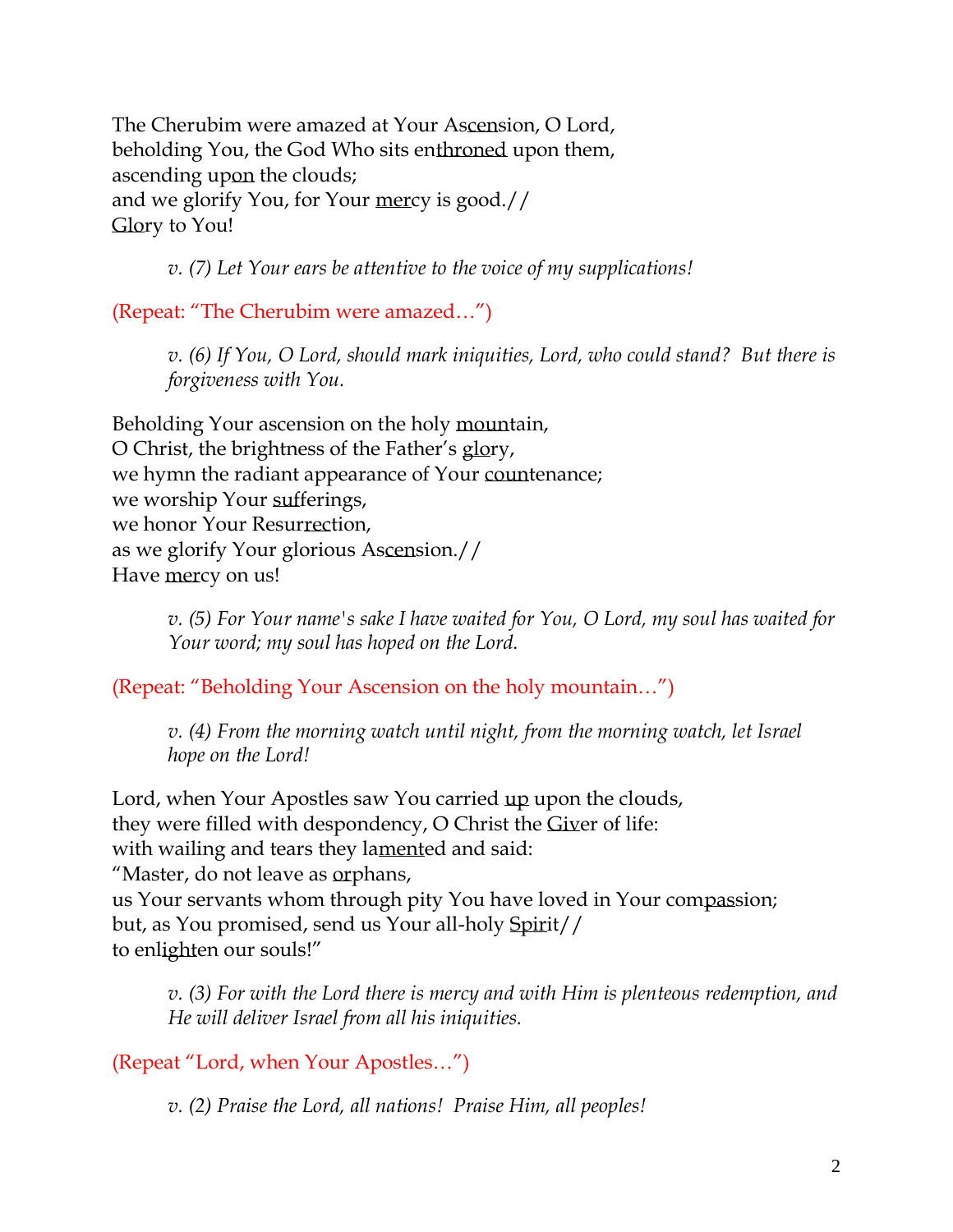Lord, when You had fulfilled the mystery of Your dispensation, You took Your Disciples with You, up onto the Mount of Olives; and behold! You passed through the firmament of heaven. For my sake You became poor like me, and ascended to the place from where You were never parted: send forth Your all-holy Holy Spirit to illumine our souls!

*v. (1) For His mercy is abundant towards us; and the truth of the Lord endures forever.* 

(Repeat "Lord, when You had fulfilled…")

*Glory to the Father, and to the Son, and to the Holy Spirit; now and ever, and unto ages of ages. Amen.* 

**Tone 6** *(from the Pentecostarion)*

Not parted from the Father's bosom, O sweetest Jesus, and having lived among those on earth as man, today You have been taken up in glory from the Mount of Olives, and in Your compassion exalting our fallen nature, You have seated it with the Father. Therefore the heavenly ranks of the Bodiless Powers were amazed at the wonder, and beside themselves with fear; and seized with trembling, they magnified Your love for mankind. With them, we on earth also give glory for Your condescension to us and Your Ascension from us; and we supplicate You, saying: "At Your Ascension You filled with boundless joy the Disciples and the Theotokos who bore You; by their prayers make us also worthy of the joy of Your elect through Your great mercy!"

> **Old Testament Readings Isaiah 2:2-3 Composite 21 (Isaiah 62:10-63:1-3, 7-9) Composite 22 (Zachariah 14:1, 4, 8-11)**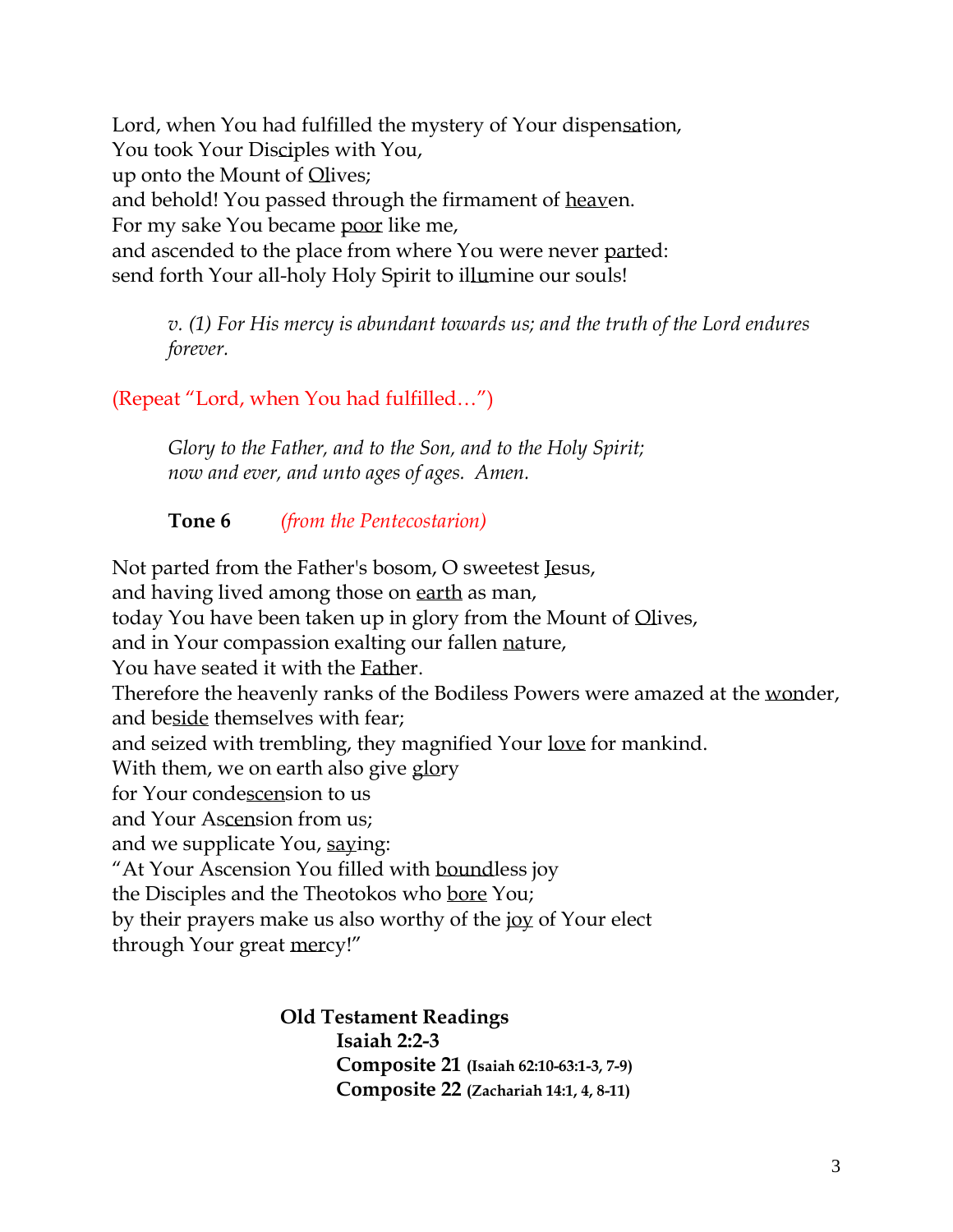# **Litya**

**Tone 1** *(from the Pentecostarion)*

Having ascended to heaven from where You had descended, do not leave us orphans, O Lord! May Your Holy Spirit come, bringing peace to the world; show the sons of men the works of Your power,// O Lord Who love mankind!

You ascended, O Christ, to Your Father, Who is without beginning, though You were never parted from His uncircumscribed bosom, and the heavenly Powers accepted no addition to the thrice-holy hymn of praise, but recognized You, O Lord, as one Son, only-begotten of the Father even after becoming man.// In the abundance of Your compassion, have mercy on us!

Your Angels, O Lord, said to the Apostles: "Men of Galilee, why do you stand gazing up into heaven? This is Christ God Who has been taken from you into heaven. He it is Who will come again in like manner as you have seen Him going to heaven:// worship Him in holiness and righteousness!"

# **Tone 4**

When You came, O Christ, to the Mount of Olives to accomplish the good pleasure of the Father, the Angels of heaven were amazed, and the demonic powers were seized with fear; the Disciples stood by trembling with joy as You spoke to them; and aloft, a waiting cloud was prepared as a throne; heaven flung wide its gates and appeared in its beauty, and the earth reveals its hidden vaults, so that Adam's descent was made known, and his ascent again. But Your footsteps were raised up, as if by a hand, while Your mouth was heard pronouncing a great blessing; a cloud received You, and heaven welcomed You in. This great and marvelous work You performed, O Lord,// for the salvation of our souls.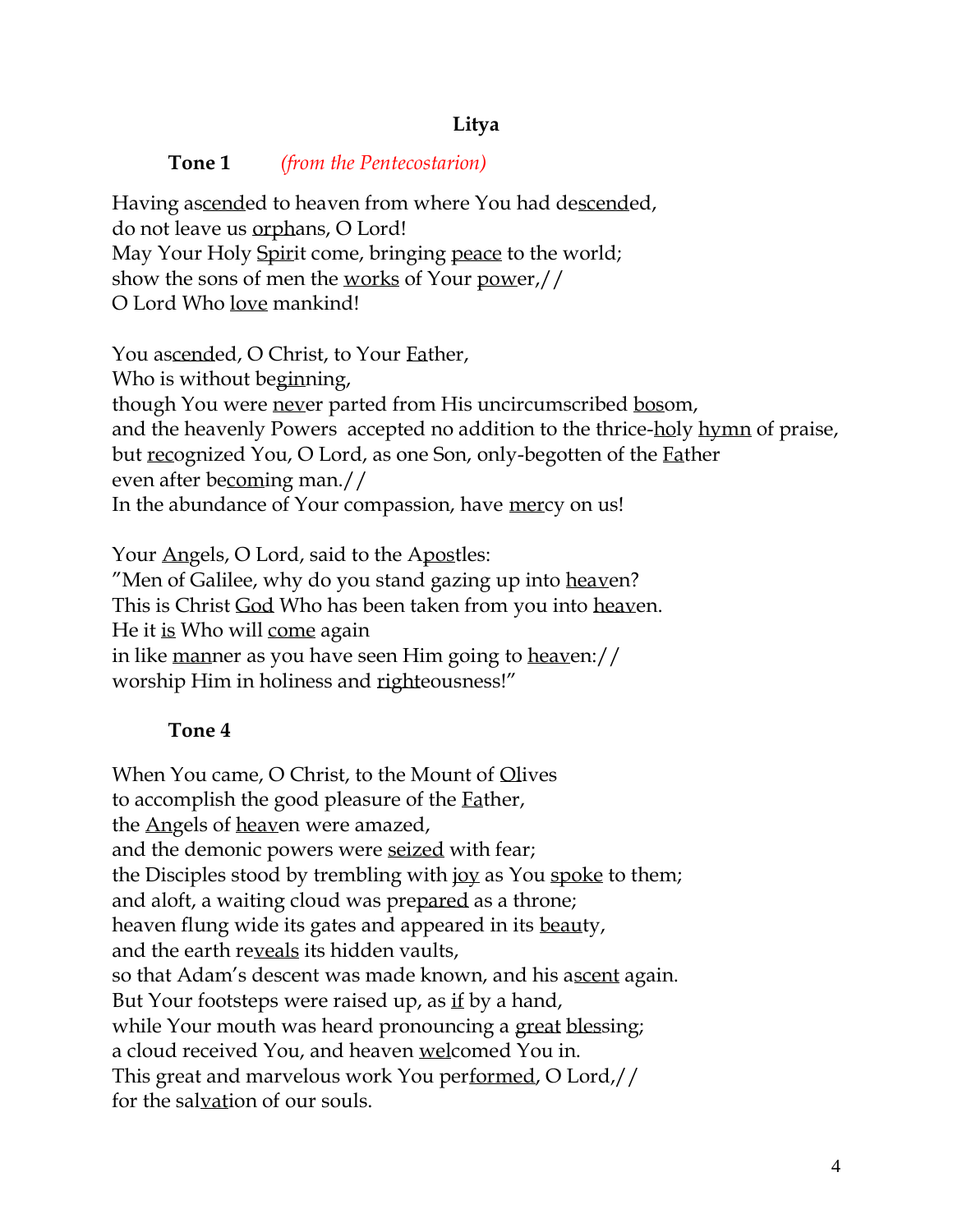The nature of Adam, which had descended to the nethermost parts of the earth, You renewed in Yourself, O God, and today, You took it up above every Principality and Power, for as You loved it, so You seated it with Yourself; and having compassion on it, You united it with Yourself; and united with it, You suffered with it; and You Who are passionless have glorified it with Yourself. But the Bodiless Powers were asking: "Who is this Man of beauty? Not man only, but both God and man, the two natures together made manifest. And so exultant Angels, flying about the Disciples in shining robes cried out: "O Men of Galilee, He Who is gone from you, this Jesus, both Man and God will come again as God and Man, the Judge of living and the dead,// granting the faithful forgiveness of sins and His great mercy!" When You ascended in glory, O Christ our God,

while the Disciples looked on. The clouds received You with Your flesh; the gates of heaven were lifted up; the choirs of Angels rejoiced with gladness; the higher Powers cried out, saying: "Lift up your gates, you princes, and the King of Glory will come in!" But the Disciples said in amazement: "Do not be parted from us, O good Shepherd, but send us Your all-holy Spirit,// to guide and illumine and sanctify our souls!"

> *Glory to the Father, and to the Son, and to the Holy Spirit, now and ever, and unto ages of ages. Amen.*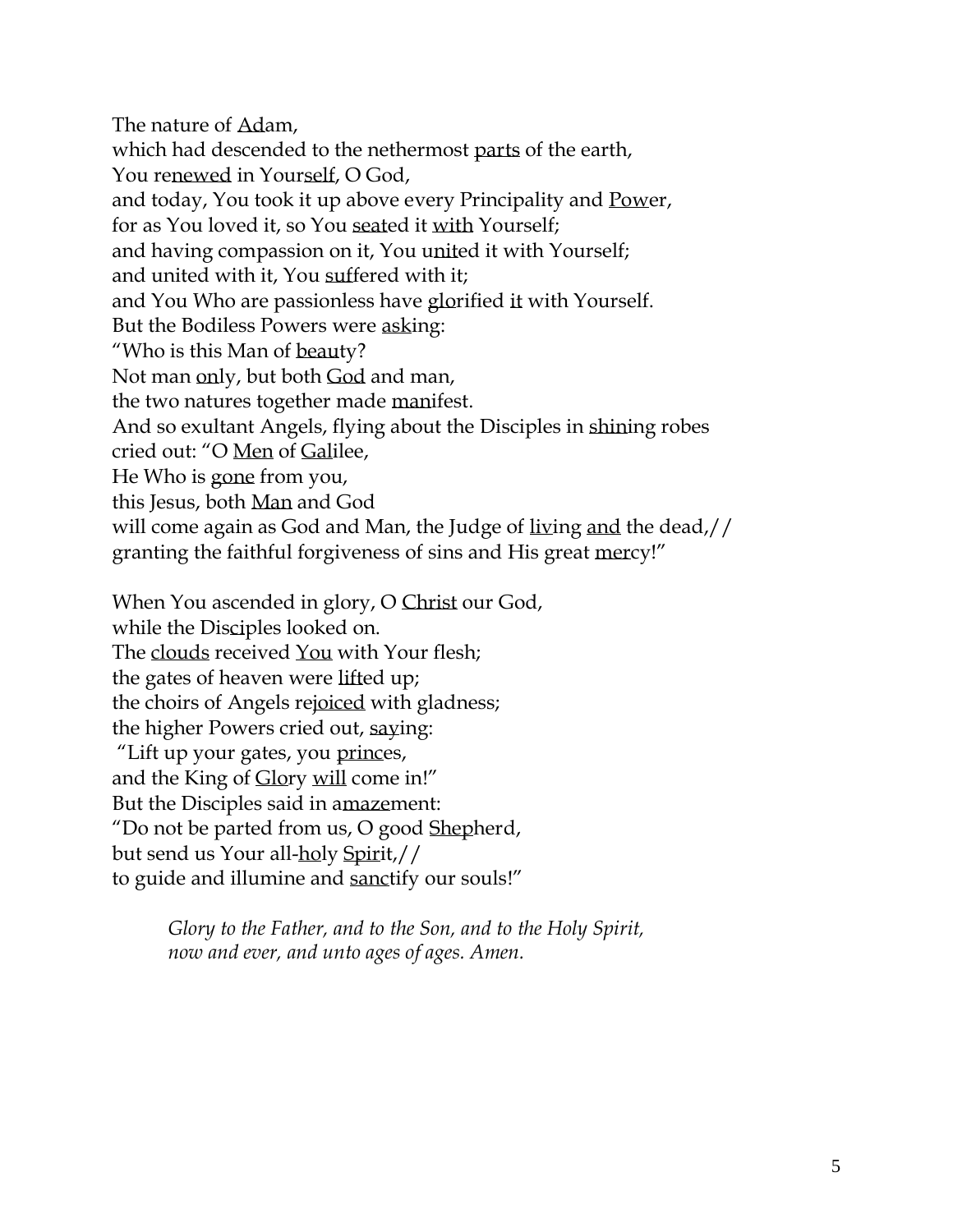## **Tone 4**

Fulfilling, O Lord, in Your goodness, the mystery hidden from ages and generations, You came with Your Disciples to the Mount of Olives, together with the Mother who bore You, the Maker and Creator of all; for it was fitting that she who as a mother had been grieved beyond all at Your Passion, should also be filled with exceeding joy at the glory of Your flesh. In this joy we also partake at Your ascent into heaven, O Master,// and we glorify Your great mercy that has come upon us.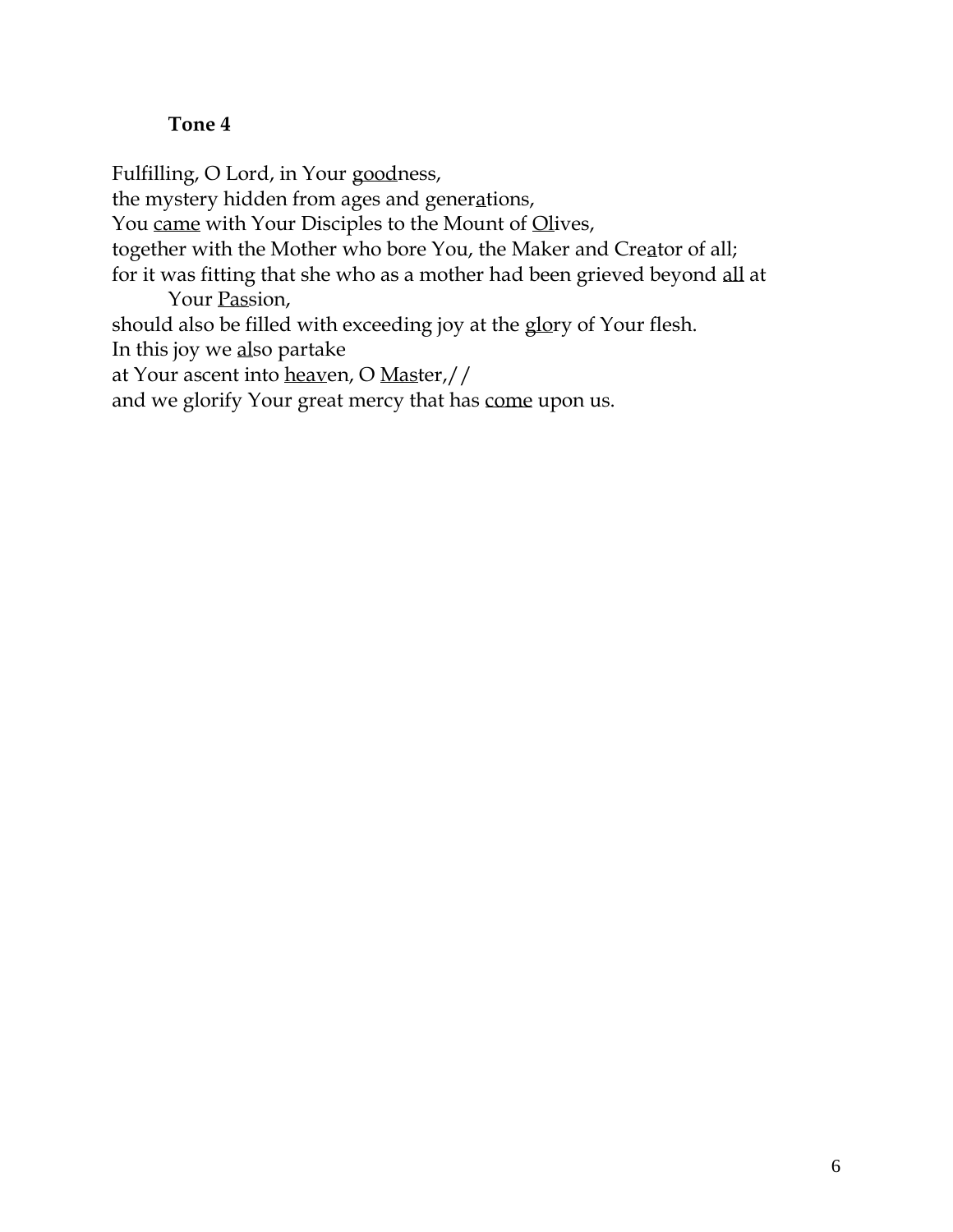#### **Aposticha**

#### **Tone 2** *Idiomela (from the Pentecostarion)*

You were born, as You Yourself did will; and appeared as You Yourself desired; You suffered in the flesh, O our God; and rose from the dead, having trampled on death. You were taken up in glory, filling all things, and You sent us the Divine Spirit,// that we may praise and glorify Your Godhead.

> *v: O clap your hands, all you peoples. Shout to God with loud songs of joy! (Ps 46/47:1)*

As You were taken up, O Christ, from the Mount of Olives, the Powers saw it and cried to one another: "Who is this?" And they were told: "This is He Who is Strong and Mighty, this is He Who is mighty in war, this is truly the King of Glory." "And why are His garments crimson?" "He has come from Bosor, that is, from the flesh." But as God You sat down at the right hand of Majesty and have sent us the Holy Spirit,// to guide and save our souls.

*v: God has gone up with a shout; the Lord with the sound of a trumpet! (Ps 46/47:5)*

You ascended in glory from the Mount of Olives, O Christ our God, in the presence of Your Disciples, and sat down at the right hand of the Father, You Who in Your Godhead fill the universe; and You sent unto them the Holy Spirit,// Who enlightens and strengthens and sanctifies our souls.

*Glory to the Father, and to the Son, and to the Holy Spirit, now and ever, and unto ages of ages. Amen*.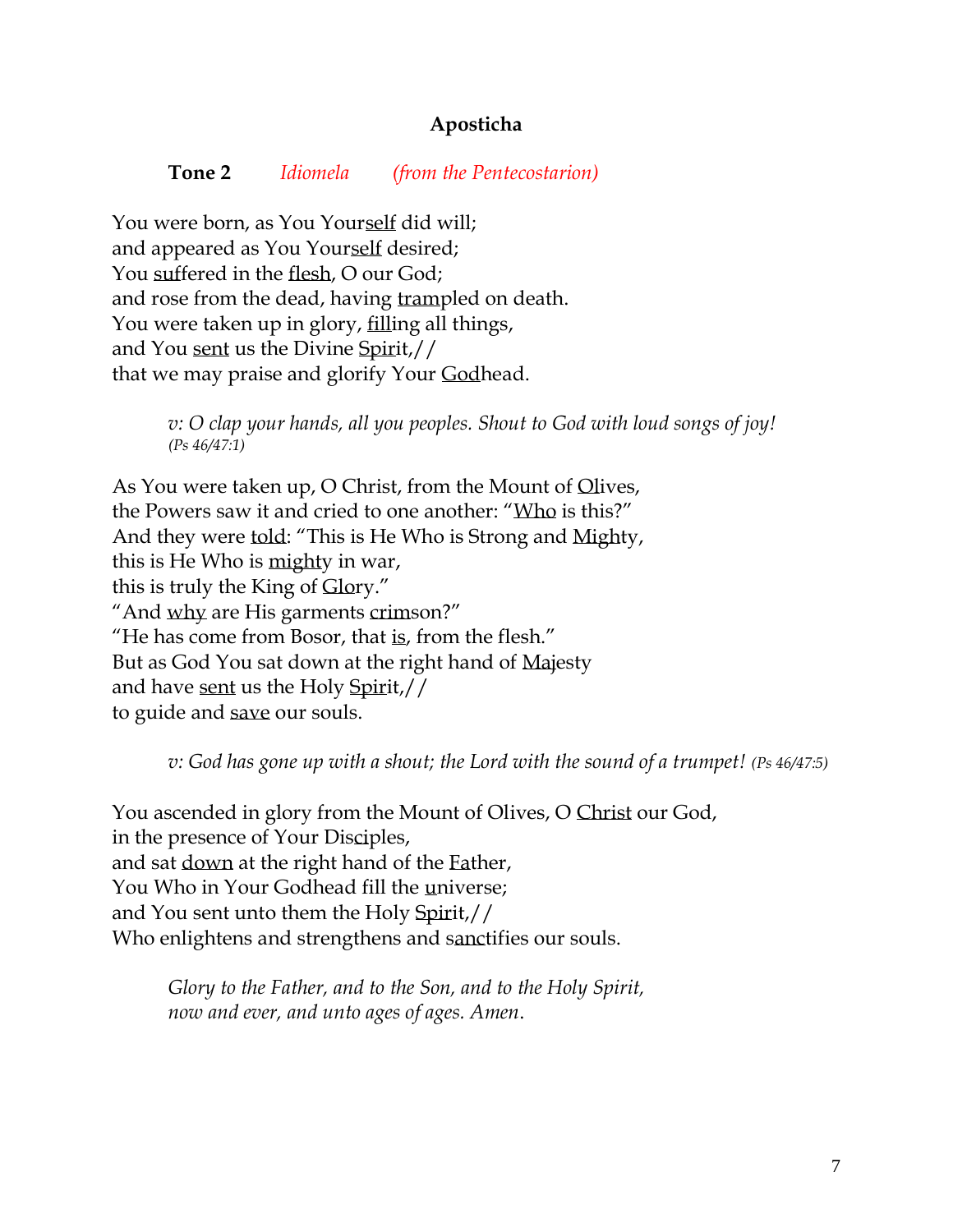#### **Tone 6**

God has gone up with a shout; the Lord with the sound of a trumpet, to raise up Adam's fallen image, and send the Comforter Spirit,// to sanctify our souls.

### **Tone 4 Troparion**

You ascended in glory, O Christ our God, granting joy to Your Disciples by the promise of the Holy Spirit. Through the blessing, they were assured that You are the Son of God,// the Redeemer of the world! *(sung once at Great Vespers, thrice at Vigil)*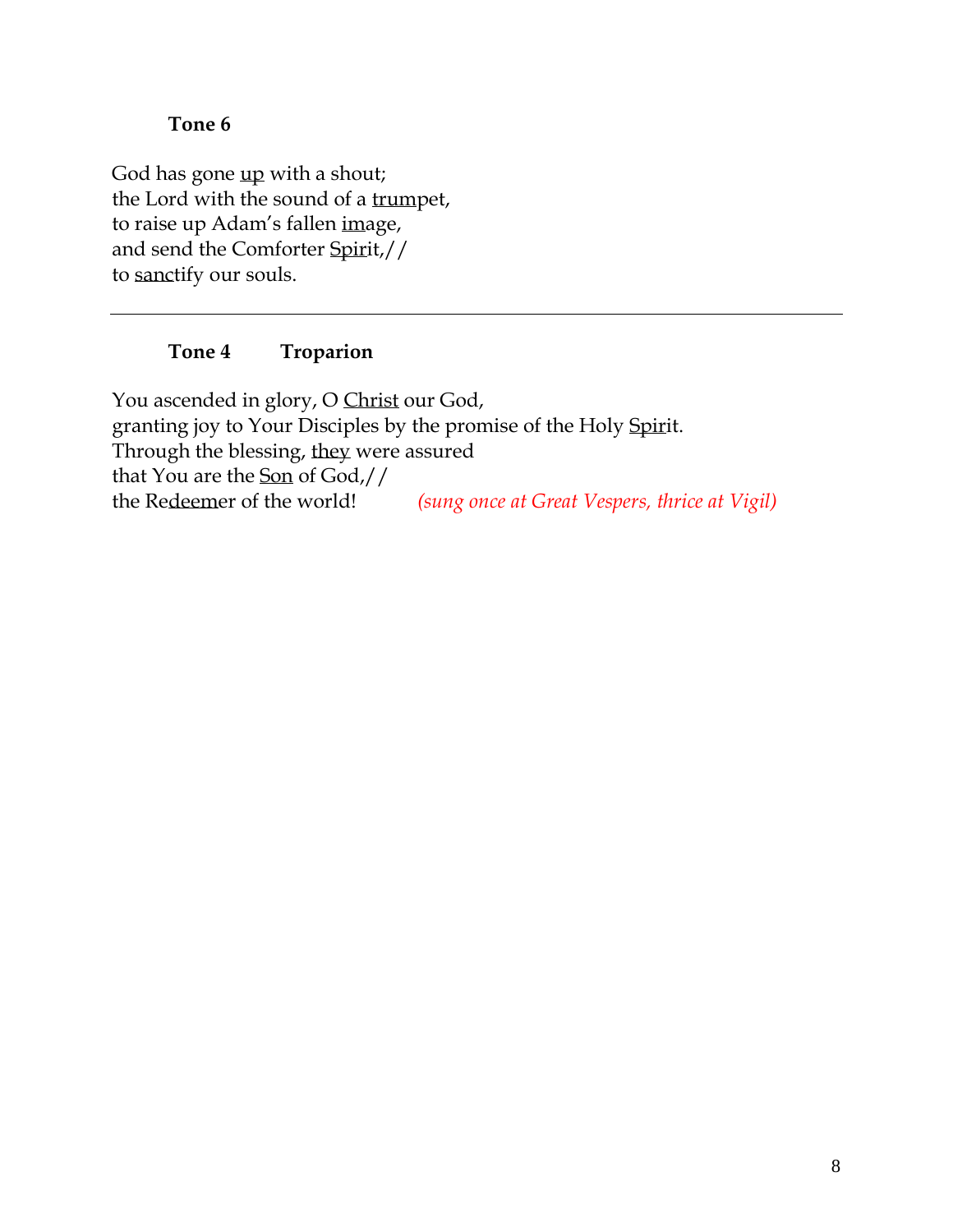*(at the Divine Liturgy)*

### **The First Antiphon**

Oh, clap your hands all you peoples. Shout to God with loud songs of joy. *(Ps.46/47:1)*

*Refrain: Through the prayers of the Theotokos, O Savior, save us!*

For the Lord, the Most High is terrible; a great God over all the earth. *(Ps 46/47:2) (Refrain)*

He subdued peoples under us, and nations under our feet. *(Ps 47/48:3) (Refrain)*

God has gone up with a shout, the Lord with the sound of a trumpet! *(Ps 46/47:5) (Refrain)*

Glory to the Father, and to the Son, and to the Holy Spirit, now and ever, and unto ages of ages. Amen. *(Refrain)*

#### **The Second Antiphon**

Great is the Lord and greatly to be praised in the city of our God. *(Ps.47/48:1)*

*Refrain: O Son of God, Who ascended in glory, save us who sing to You: Alleluia!*

Mount Zion in the far north, is the city of the Great King. *(Ps 47/48:2) (Refrain)*

Within her citadels God is known when He defends her. *(Ps 47/48:3) (Refrain)*

For lo, the kings assembled; they came on together. *(Ps 47/48:4) (Refrain)*

Glory to the Father, and to the Son, and to the Holy Spirit, now and ever, and unto ages of ages. Amen.

*("Only-begotten Son and immortal Word of God … ")*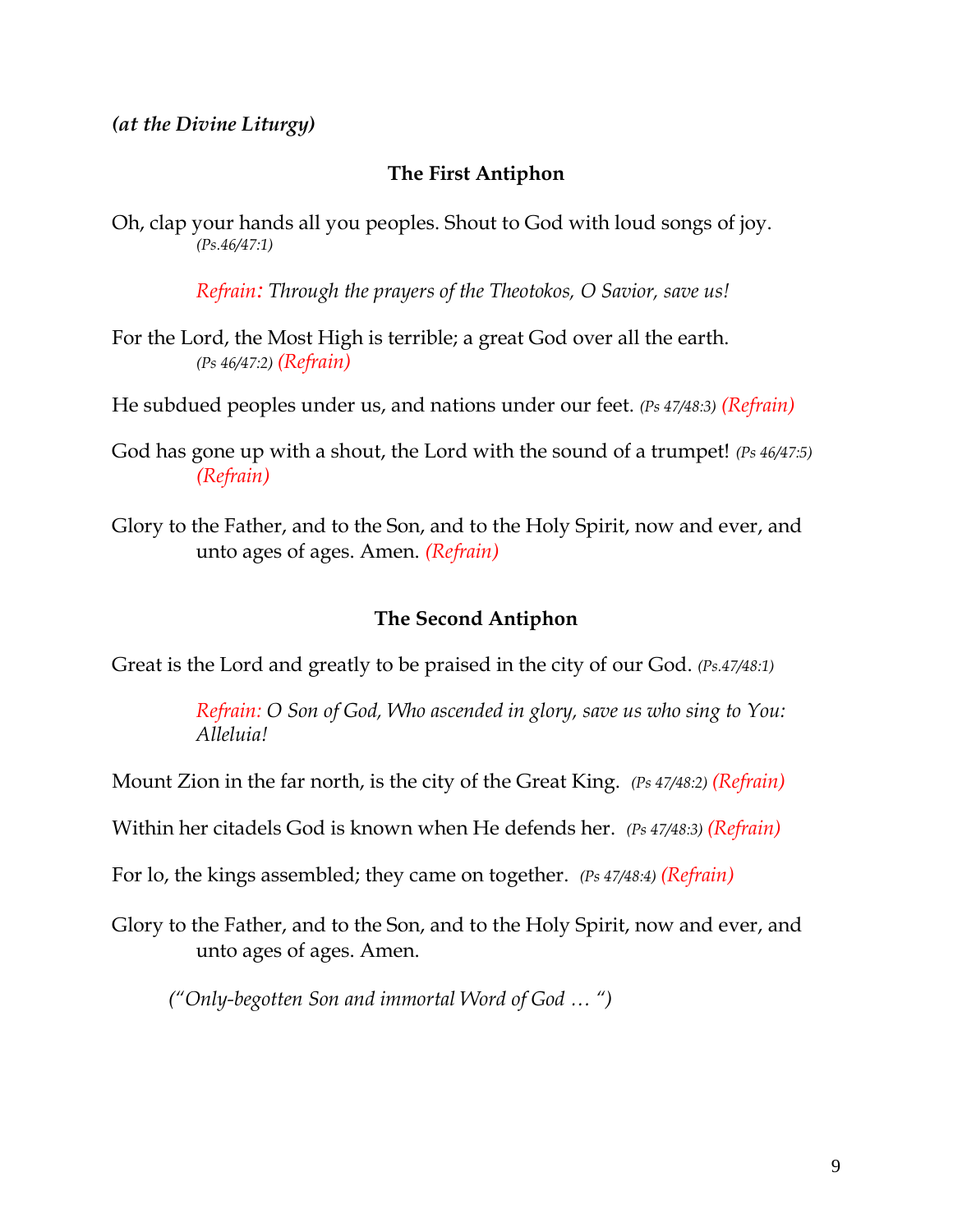# **The Third Antiphon**

*Hear this, all peoples! Give ear, all inhabitants of the world! (Ps. 48/49:1)* 

# **Tone 4 Troparion**

Thou didst ascend in glory, O Christ our God, granting joy to Thy Disciples by the promise of the Holy Spirit. Through the blessing, they were assured that Thou art the Son of God,// the Redeemer of the world.

*The earth-born and the sons of men, rich and poor together. (Ps 48/49:2) Troparion of the Feast*

*My mouth shall speak wisdom; the meditation of my heart shall be understanding. (Ps 48/49:3)*

*Troparion of the Feast*

*I will incline my ear to a proverb; I will solve my riddle in psalmody. (Psalm 48/49:4) Troparion of the Feast*

# **Entrance Verse**

*God has gone up with a shout; the Lord with the sound of a trumpet! (Ps 46/47:5)*

# **Tone 4 Troparion**

You ascended in glory, O Christ our God, granting joy to Your Disciples by the promise of the Holy Spirit. Through the blessing, they were assured that You are the Son of God,// the Redeemer of the world.

# **Tone 6 Kontakion**

When You had fulfilled the dispensation for our sake, and united earth to heaven: You ascended in glory, O Christ our God, not being parted from those who love You, but remaining with them and crying:// "I am with you, and there is no one against you!"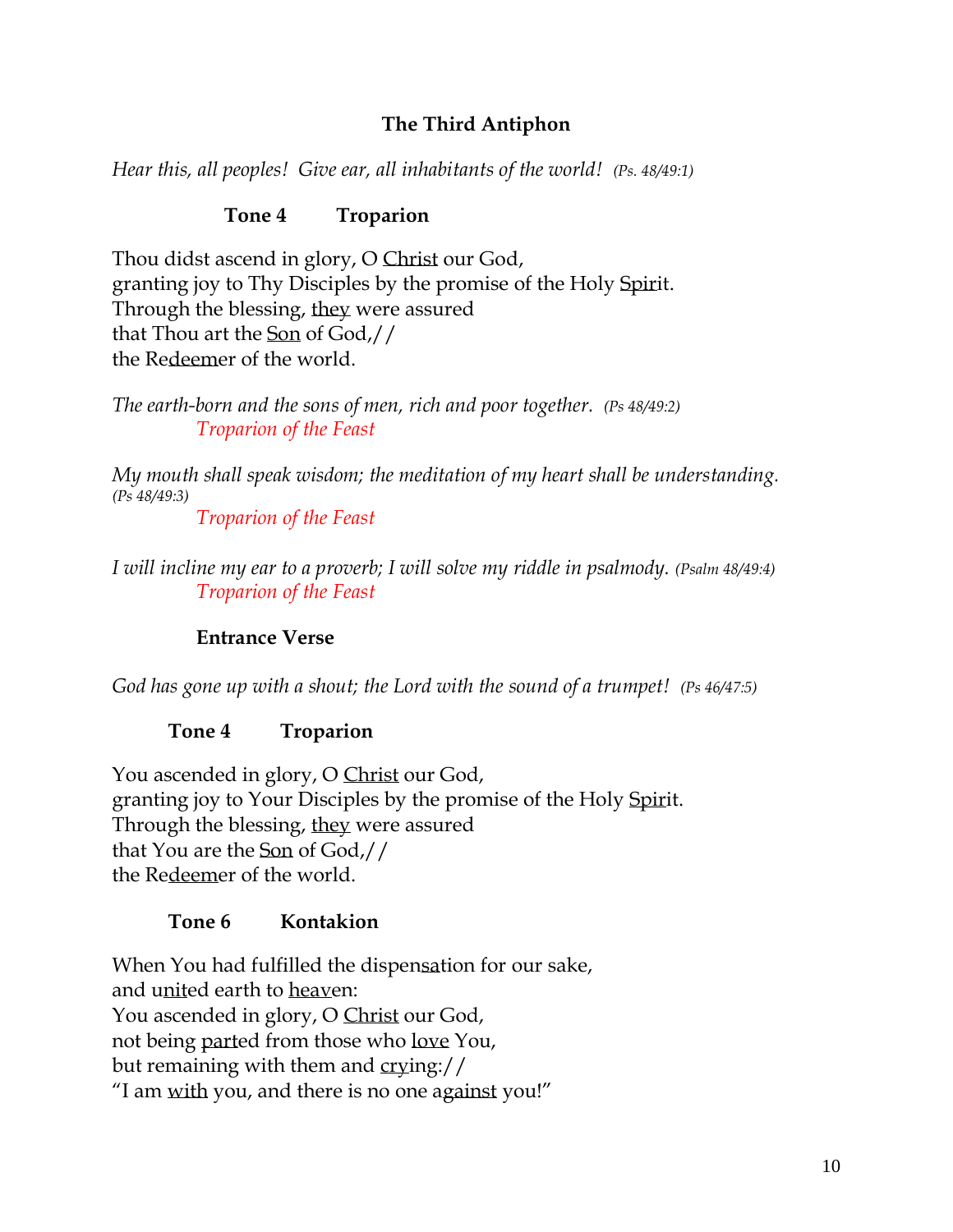#### *(The Trisagion is sung.)*

#### **Tone 7 Prokeimenon**

Be exalted, O God, above the heavens; / and Your glory be over all the earth! (Ps 56/57:11)

*v: My heart is steadfast, O God, my heart is steadfast. I will sing and make melody. (Ps 56/57:7)*

#### **Epistle** Acts 1:1-12

## **Tone 2** Alleluia, Alleluia, Alleluia!

*v: God has gone up with a shout; the Lord with the sound of a trumpet! (Ps 46/47:5)*

*v: O clap your hands all peoples. Shout to God with loud songs of joy. (Ps.46/47:1:)*

> **Gospel** Luke 24:36-53

#### *(Instead of "It is truly meet …," we sing:)*

Magnify, O my soul, Christ the Giver of Life, Who has ascended from earth to heaven!

We magnify you, O Mother of God, who beyond reason and understanding gave birth in time to the Timeless One.